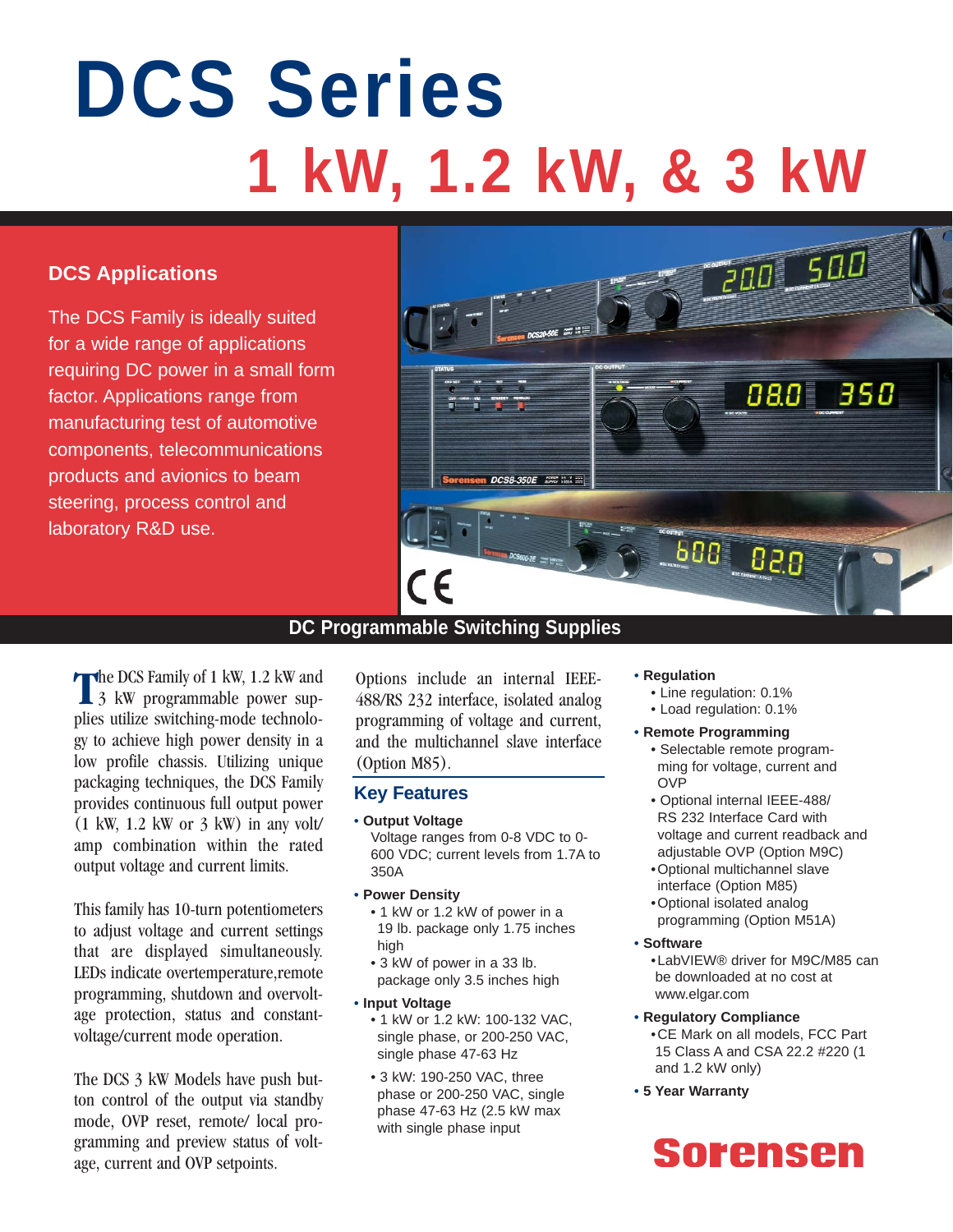#### **Output**

#### **Voltage and Current**

| 1 kW Model         | <b>Voltage</b> | <b>Current</b> |
|--------------------|----------------|----------------|
| <b>DCS 8-125E</b>  | $0 - 8$        | $0 - 125$      |
| <b>DCS 10-100E</b> | $0 - 10$       | $0 - 100$      |
| <b>DCS 20-50E</b>  | $0 - 20$       | $0 - 50$       |
| DCS 33-33E         | $0 - 33$       | $0 - 33$       |
| <b>DCS 40-25E</b>  | $0 - 40$       | $0 - 25$       |
| <b>DCS 50-20E</b>  | $0 - 50$       | $0 - 20$       |
| <b>DCS 60-18E</b>  | $0 - 60$       | $0 - 18$       |
| <b>DCS 80-13E</b>  | $0 - 80$       | $0-13$         |
| <b>DCS 100-10E</b> | $0 - 100$      | $0 - 10$       |
| <b>DCS 150-7E</b>  | $0-150$        | $0 - 7$        |
| DCS 300-3.5E       | $0 - 300$      | $0 - 3.5$      |
| DCS 600-1.7E       | $0 - 600$      | $0-1.7$        |
| 1.2 kW Model       | <b>Voltage</b> | <b>Current</b> |
| <b>DCS 8-140E</b>  | $0 - 8$        | $0 - 140$      |
| <b>DCS 10-120E</b> | $0 - 10$       | $0 - 120$      |
| <b>DCS 20-60E</b>  | $0 - 20$       | $0 - 60$       |
| <b>DCS 33-36E</b>  | $0 - 30$       | $0 - 36$       |
| <b>DCS 40-30E</b>  | $0 - 40$       | $0 - 30$       |
| <b>DCS 50-24E</b>  | $0 - 50$       | $0 - 24$       |
| <b>DCS 60-20E</b>  | $0 - 60$       | $0 - 20$       |
| <b>DCS 80-15E</b>  | $0 - 80$       | $0 - 15$       |
| <b>DCS 100-12E</b> | $0 - 100$      | $0 - 12$       |
| <b>DCS 150-8E</b>  | $0 - 150$      | $0 - 8$        |
| <b>DCS 300-4E</b>  | $0 - 300$      | $0 - 4$        |
| <b>DCS 600-2E</b>  | $0 - 600$      | $0 - 2$        |
| 3 kW Model         | <b>Voltage</b> | <b>Current</b> |
| <b>DCS 8-350E</b>  | $0 - 8$        | $0 - 350$      |
| <b>DCS 12-250E</b> | $0 - 12$       | $0 - 250$      |
| <b>DCS 20-150E</b> | $0 - 20$       | $0 - 150$      |
| <b>DCS 40-75E</b>  | $0 - 40$       | $0 - 75$       |
| <b>DCS 55-55E</b>  | $0 - 55$       | $0 - 55$       |
| <b>DCS 60-50E</b>  | $0 - 60$       | $0 - 50$       |
| <b>DCS 80-37E</b>  | $0 - 80$       | $0 - 37$       |
| <b>DCS 150-20E</b> | $0 - 150$      | $0 - 20$       |

#### **Voltage Resolution:** 0.02%

**Ripple (mV RMS or P-P):** See table

#### **Regulation (Line or Load)**

**Voltage:** 0.1% **Current:** 0.1%

#### **Transient Response:** Typically recovers in 500 µs  $(1 \& 1.2 \text{ kW})$  or 1ms (3k W) to 1% of steady-state output voltage (within 1% of Vmax) for 70-100% or 100-70% load change.

**Stability:**  $\pm 0.05\%$  of maximum voltage or current over 8 hours after 30 minute warm-up time at fixed line, load and temperature

#### **Efficiency:** See table

**Temperature Coefficient:** 0.02%/°C of maximum output voltage; 0.03%/°C of maximum output current

#### **Input**

#### **Voltage and Frequency**

**1 kW:** 200-250 VAC, single phase, 8A typical, 47-63 Hz; or 100-132 VAC, single phase, 15A typical, 47-63 Hz, internal jumper selectable (see M1 option)

**1.2 kW:** 200-250 VAC, single phase, 9A typical, 47-63 Hz; or 100-132 VAC, single phase, 18A typical, 47-63 Hz, internal jumper selectable (see M1 option)

**3 kW:** 190-250 VAC, three phase, 14A typical, 47-63 Hz; or 200-250 VAC, single phase, 20A typical, 47-63 Hz

*Note: Maximum power output of 3 kW supplies must be limited to 2.5 kW for single phase input* 

**Soft Start:** Line current is lower than full load peak value during turn-on or power application after restart

#### **General**

**Operating Temperature:**  $0^{\circ}$ **C to** 50°C (no derating), 50°C to 70°C (derate 2%/°C above 50°C)

**Storage Temperature: -55°C to**  $85^\circ C$ 

**Humidity Range:** 0 to 80% RH, non condensing

**Meter Accuracy:** 1% of full scale + 1 count

**Max. Voltage Differential from Output to Safety Ground:** 150 VDC

**Remote Start/Stop and Interlock:** TTL compatible input or 12-250 VAC (12-130 VDC) or a contact closure

**Cooling:** Internal fan, overtemperature shutdown if internal heat sink exceeeds set temperature

**Remote Sense:** The maximum allowed sense line drop is 4V per line (2V on the DCS 8 and 10V 1kW and 1.2 kW models and 1V/line for all 3 kw models)

**Remote Programming:** External jumper via rear panel connector J3

#### **Overvoltage Protection:** Crowbar type adjustable from 5-110% of rated output using front panel control (local or remote program selectable via J3 jumper)

**Remote Analog Programming** Linearity:  $\pm 1\%$ Accuracy:  $\pm$ 5%

**Software:** LabVIEW® driver for M9C/M85 can be downloaded at no cost at www.elgar.com.

**Regulatory Compliance:** CE Mark (1, 1.2, 3k W); FCC Part 15 Class A, UL1012, CSA 22.2 #220 (1 and 1.2 kW only)

#### **Dimensions**

**1 kW and 1.2 kW:** 1U or 1.75" (44 mm) H x 19" (482 mm) W x 17.5" (444 mm) D

**3 kW:** 2U or 3.5" (88 mm) H x 19" (482 mm) W x 17.5" (444 mm) D

#### **Weight**

**1 kW and 1.2 kW:** 19 lbs. ( 8.6 kg) **3 kW:** 33 lbs. (15 kg)

#### **Shipping Weight**

**1 kW and 1.2 kW:** 24 lbs. (10.9 kg) **3 kW:** 42 lbs. (19 kg)

#### **Options & Accessories**

**M1:** Factory configured for 115 VAC input (1 kW and 1.2 kW units only)

**M9C:** Internal IEEE-488/RS 232 Interface

**M13:** Locking shafts (front panel potentiometers)

**M32:** Master/slave paralleling cable configured for two units

**M33:** Replace input connector with terminal block (3 kW only)

**M51A:** Isolated analog programming control of V/I/OVP and isolated V/I monitor outputs up to 500V relative to the supply's return line

**M85:** Multichannel slave interface allows use of a single GPIB address (using 1 master unit with M9C option) to control multiple units via a standard RS485 connector (3 ft. connector included)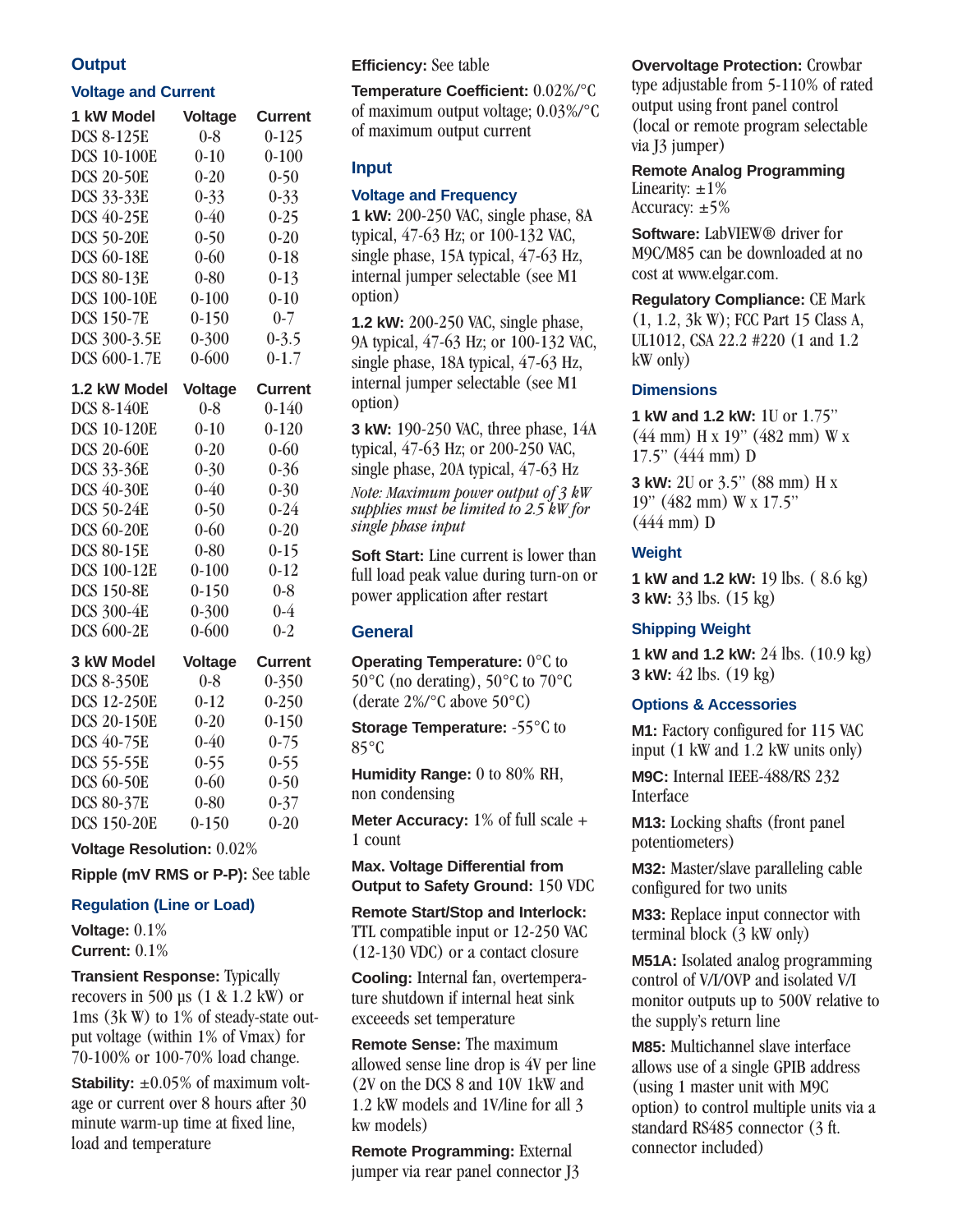# **DCS 1 kW**

|                     |                              | <b>Output Power</b>                    | <b>Constant Voltage Mode*</b><br><b>Combined</b> |                             | Temp. Coeff.            | <b>Voltage</b>                                                 | <b>Programming Constants</b><br><b>Voltage Mode</b> |                                 |        |                                |
|---------------------|------------------------------|----------------------------------------|--------------------------------------------------|-----------------------------|-------------------------|----------------------------------------------------------------|-----------------------------------------------------|---------------------------------|--------|--------------------------------|
| <b>Model</b>        | <b>Voltage</b><br><b>VDC</b> | <b>Current</b><br><b>ADC</b><br>@ 50°C | <b>Regulation</b><br>Line and<br>Load %          | <b>Ripple</b><br>$(RMS)$ ** | <b>Noise</b><br>$(P-P)$ | <b>Transient</b><br><b>Response</b><br><b>Time</b><br>µs (Typ) | <b>Voltage</b><br>$\frac{9}{6}$ (C (Typ)            | <b>Drift</b><br>% Vmax<br>(Typ) | Ohms/V | <b>V/V</b>                     |
| <b>DCS 8-125E</b>   | $0 - 8$                      | $0 - 125$                              | 0.2                                              | 4 mV                        | 60 mV                   | 500                                                            | 0.02                                                | 0.05                            | 625    |                                |
| <b>DCS 10-100E</b>  | $0 - 10$                     | $0 - 100$                              | 0.2                                              | 4 mV                        | 60 mV                   | 500                                                            | 0.02                                                | 0.05                            | 500    |                                |
| <b>DCS 20-50E</b>   | $0 - 20$                     | $0 - 50$                               | 0.2                                              | 4 mV                        | 60 mV                   | 500                                                            | 0.02                                                | 0.05                            | 250    |                                |
| <b>DCS 33-33E</b>   | $0 - 33$                     | $0 - 33$                               | 0.2                                              | 4 mV                        | 60 mV                   | 500                                                            | 0.02                                                | 0.05                            | 151.5  |                                |
| <b>DCS 40-25E</b>   | $0 - 40$                     | $0 - 25$                               | 0.2                                              | 4 mV                        | 60 mV                   | 500                                                            | 0.02                                                | 0.05                            | 125    | $0-10V =$                      |
| <b>DCS 50-20E</b>   | $0 - 50$                     | $0 - 20$                               | 0.2                                              | 4 mV                        | 60 mV                   | 500                                                            | 0.02                                                | 0.05                            | 100    | 0-100% $V_0$                   |
| <b>DCS 60-18E</b>   | $0 - 60$                     | $0 - 18$                               | 0.2                                              | 4 mV                        | 60 mV                   | 500                                                            | 0.02                                                | 0.05                            | 83     | or<br>$0 - 5V =$<br>0-100% Vol |
| <b>DCS 80-13E</b>   | $0 - 80$                     | $0 - 13$                               | 0.2                                              | 4 mV                        | 60 mV                   | 500                                                            | 0.02                                                | 0.05                            | 62.5   |                                |
| <b>DCS 100-10E</b>  | $0 - 100$                    | $0 - 10$                               | 0.2                                              | 6 mV                        | 60 mV                   | 500                                                            | 0.02                                                | 0.05                            | 50     |                                |
| <b>DCS 150-7E</b>   | $0 - 150$                    | $0 - 7$                                | 0.2                                              | $12 \text{ mV}$             | 160 mV                  | 500                                                            | 0.02                                                | 0.05                            | 33.3   |                                |
| <b>DCS 300-3.5E</b> | $0 - 300$                    | $0 - 3.5$                              | 0.2                                              | 20 mV                       | 200 mV                  | 500                                                            | 0.02                                                | 0.05                            | 16.67  |                                |
| <b>DCS 600-1.7E</b> | $0 - 600$                    | $0 - 1.7$                              | 0.2                                              | 50 mV                       | 300 mV                  | 500                                                            | 0.02                                                | 0.05                            | 8.33   |                                |

| <b>Model</b>        |                                                                           | <b>Constant Current Mode*</b>     |                               | <b>Current</b><br>Temp.<br><b>Drift</b><br>Coeff. |        | <b>Programming</b><br><b>Constants, Current</b><br><b>Mode</b> | <b>Input Current, A Nominal</b> |                            | <b>Efficiency %</b> | Case |
|---------------------|---------------------------------------------------------------------------|-----------------------------------|-------------------------------|---------------------------------------------------|--------|----------------------------------------------------------------|---------------------------------|----------------------------|---------------------|------|
|                     | <b>Regulation</b><br><b>Line and Load</b><br>% Combined                   | <b>Ripple</b><br>$(RMS)$ **<br>mA | $\%$ <sup>o</sup> C<br>(Typ.) | $%$ I <sub>n</sub> Max.<br>(Typ.)                 | Ohms/A | <b>V/A</b>                                                     | 230V Single<br><b>Phase</b>     | 208V Three<br><b>Phase</b> | (Typ.)              |      |
| <b>DCS 8-125E</b>   | 0.2                                                                       | 160                               | 0.03                          | 0.05                                              | 40     |                                                                | 8                               | N/A                        | 82                  |      |
| <b>DCS 10-100E</b>  | 0.2                                                                       | 128                               | 0.03                          | 0.05                                              | 50     |                                                                | 8                               | N/A                        | 82                  |      |
| <b>DCS 20-50E</b>   | 0.2                                                                       | 25                                | 0.03                          | 0.05                                              | 100    |                                                                | 8                               | N/A                        | 82                  |      |
| <b>DCS 33-33E</b>   | 0.2                                                                       | 10                                | 0.03                          | 0.05                                              | 151.5  |                                                                | 8                               | N/A                        | 84                  |      |
| <b>DCS 40-25E</b>   | 0.2                                                                       | $\overline{7}$                    | 0.03                          | 0.05                                              | 200    | $0 - 10V =$                                                    | 8                               | N/A                        | 84                  |      |
| <b>DCS 50-20E</b>   | 0.2                                                                       | $\overline{7}$                    | 0.03                          | 0.05                                              | 250    | $0-100\%$ $I_0$<br><b>or</b>                                   | 8                               | N/A                        | 84                  |      |
| <b>DCS 60-18E</b>   | 0.2                                                                       | 6                                 | 0.03                          | 0.05                                              | 277.8  | $0 - 5V =$<br>0-100% $I_0$                                     | 8                               | N/A                        | 86                  |      |
| <b>DCS 80-13E</b>   | 0.2                                                                       | 4                                 | 0.03                          | 0.05                                              | 384.6  |                                                                | 8                               | N/A                        | 86                  |      |
| <b>DCS 100-10E</b>  | 0.2                                                                       | 3                                 | 0.03                          | 0.05                                              | 500    |                                                                | 8                               | N/A                        | 86                  |      |
| <b>DCS 150-7E</b>   | 0.2                                                                       | $\overline{2}$                    | 0.03                          | 0.05                                              | 714.3  |                                                                | 8                               | N/A                        | 86                  |      |
| <b>DCS 300-3.5E</b> | 0.2                                                                       | 1                                 | 0.03                          | 0.05                                              | 1428.6 |                                                                | 8                               | N/A                        | 86                  |      |
| <b>DCS 600-1.7E</b> | 0.2                                                                       | $\mathbf{1}$                      | 0.03                          | 0.05                                              | 2941.2 |                                                                | 9.5                             | N/A                        | 86                  |      |
|                     | * Typical resolution is 0.02% ** RMS ripple typical from 20 Hz to 300 kHz |                                   |                               |                                                   |        |                                                                |                                 |                            |                     |      |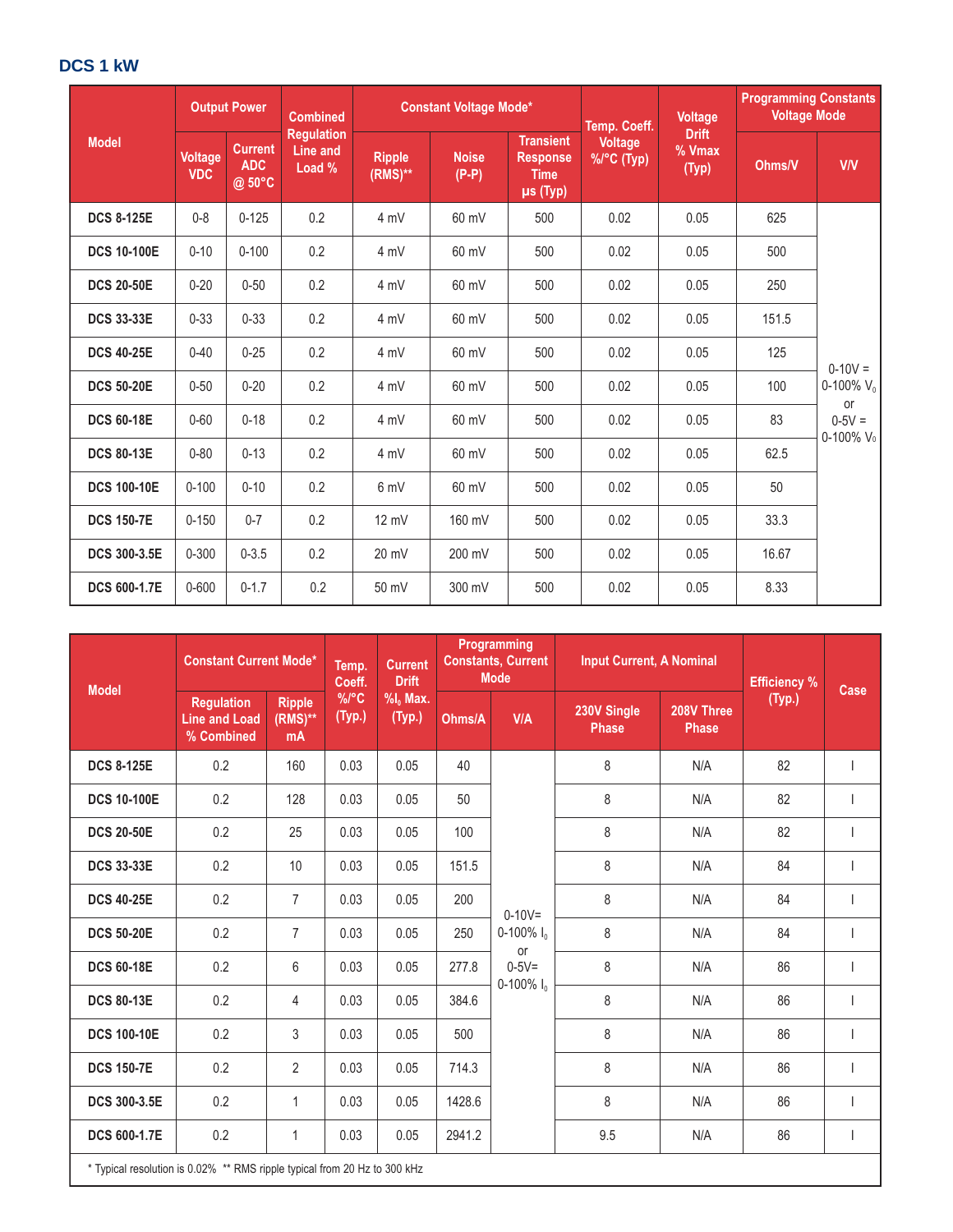# **DCS 1.2 kW**

|                    |                              | <b>Output Power</b>                    | <b>Combined</b>                                |                               | <b>Constant Voltage Mode*</b> |                                                                | Temp. Coeff.          | <b>Voltage</b>                  | <b>Programming Constants</b><br><b>Voltage Mode</b> |                            |
|--------------------|------------------------------|----------------------------------------|------------------------------------------------|-------------------------------|-------------------------------|----------------------------------------------------------------|-----------------------|---------------------------------|-----------------------------------------------------|----------------------------|
| <b>Model</b>       | <b>Voltage</b><br><b>VDC</b> | <b>Current</b><br><b>ADC</b><br>@ 50°C | <b>Regulation</b><br><b>Line and</b><br>Load % | <b>Ripple</b><br>$(RMS)^{**}$ | <b>Noise</b><br>$(P-P)$       | <b>Transient</b><br><b>Response</b><br><b>Time</b><br>µs (Typ) | Voltage<br>%/°C (Typ) | <b>Drift</b><br>% Vmax<br>(Typ) | Ohms/V                                              | <b>V/V</b>                 |
| <b>DCS 8-140E</b>  | $0 - 8$                      | $0 - 140$                              | 0.2                                            | 5 mV                          | 60 mV                         | 500                                                            | 0.02                  | 0.05                            | 625                                                 |                            |
| <b>DCS 10-120E</b> | $0 - 10$                     | $0 - 120$                              | 0.2                                            | 5 mV                          | 60 mV                         | 500                                                            | 0.02                  | 0.05                            | 500                                                 |                            |
| <b>DCS 20-60E</b>  | $0 - 20$                     | $0 - 60$                               | 0.2                                            | 5 mV                          | 60 mV                         | 500                                                            | 0.02                  | 0.05                            | 250                                                 |                            |
| <b>DCS 33-36E</b>  | $0 - 33$                     | $0 - 36$                               | 0.2                                            | 5 mV                          | 60 mV                         | 500                                                            | 0.02                  | 0.05                            | 151.5                                               |                            |
| <b>DCS 40-30E</b>  | $0 - 40$                     | $0 - 30$                               | 0.2                                            | 5 mV                          | 60 mV                         | 500                                                            | 0.02                  | 0.05                            | 125                                                 | $0 - 10V =$                |
| <b>DCS 50-24E</b>  | $0 - 50$                     | $0 - 24$                               | 0.2                                            | 5 mV                          | 60 mV                         | 500                                                            | 0.02                  | 0.05                            | 100                                                 | 0-100% $V_0$<br><b>or</b>  |
| <b>DCS 60-20E</b>  | $0 - 60$                     | $0 - 20$                               | 0.2                                            | 5 mV                          | 60 mV                         | 500                                                            | 0.02                  | 0.05                            | 83                                                  | $0 - 5V =$<br>0-100% $V_0$ |
| <b>DCS 80-15E</b>  | $0 - 80$                     | $0 - 15$                               | 0.2                                            | 5 mV                          | 60 mV                         | 500                                                            | 0.02                  | 0.05                            | 62.5                                                |                            |
| <b>DCS 100-12E</b> | $0 - 100$                    | $0 - 12$                               | 0.2                                            | $10 \text{ mV}$               | 60 mV                         | 500                                                            | 0.02                  | 0.05                            | 50                                                  |                            |
| <b>DCS 150-8E</b>  | $0 - 150$                    | $0 - 8$                                | 0.2                                            | 15 mV                         | 160 mV                        | 500                                                            | 0.02                  | 0.05                            | 33.3                                                |                            |
| <b>DCS 300-4E</b>  | $0 - 300$                    | $0 - 4$                                | 0.2                                            | 25 mV                         | 200 mV                        | 500                                                            | 0.02                  | 0.05                            | 16.67                                               |                            |
| <b>DCS 600-2E</b>  | $0 - 600$                    | $0 - 2$                                | 0.2                                            | 50 mV                         | 300 mV                        | 500                                                            | 0.02                  | 0.05                            | 8.33                                                |                            |

| <b>Model</b>       | <b>Constant Current Mode*</b>                                             |                                     | Temp.<br>Coeff.               | <b>Current</b><br><b>Drift</b>    |        | <b>Programming</b><br><b>Constants, Current</b><br><b>Input Current, A Nominal</b><br><b>Mode</b> |                             | <b>Efficiency %</b>        | Case   |                |
|--------------------|---------------------------------------------------------------------------|-------------------------------------|-------------------------------|-----------------------------------|--------|---------------------------------------------------------------------------------------------------|-----------------------------|----------------------------|--------|----------------|
|                    | <b>Regulation</b><br><b>Line and Load</b><br>% Combined                   | <b>Ripple</b><br>$(RMS)^{**}$<br>mA | $\%$ <sup>o</sup> C<br>(Typ.) | $%$ I <sub>0</sub> Max.<br>(Typ.) | Ohms/A | <b>V/A</b>                                                                                        | 230V Single<br><b>Phase</b> | 208V Three<br><b>Phase</b> | (Typ.) |                |
| <b>DCS 8-140E</b>  | 0.2                                                                       | 180                                 | 0.03                          | 0.05                              | 35.7   |                                                                                                   | 9                           | N/A                        | 82     |                |
| <b>DCS 10-120E</b> | 0.2                                                                       | 153                                 | 0.03                          | 0.05                              | 41.7   |                                                                                                   | 9                           | N/A                        | 82     |                |
| <b>DCS 20-60E</b>  | 0.2                                                                       | 30                                  | 0.03                          | 0.05                              | 83.3   |                                                                                                   | 9                           | N/A                        | 82     |                |
| <b>DCS 33-36E</b>  | 0.2                                                                       | 11                                  | 0.03                          | 0.05                              | 138.9  |                                                                                                   | 9                           | N/A                        | 84     |                |
| <b>DCS 40-30E</b>  | 0.2                                                                       | 9                                   | 0.03                          | 0.05                              | 166.7  | $0 - 10V =$<br>0-100% $I_0$<br>or                                                                 | 9                           | N/A                        | 84     |                |
| <b>DCS 50-24E</b>  | 0.2                                                                       | 8.5                                 | 0.03                          | 0.05                              | 208.3  |                                                                                                   | 9                           | N/A                        | 84     |                |
| <b>DCS 60-20E</b>  | 0.2                                                                       | 6.6                                 | 0.03                          | 0.05                              | 250.0  | $0 - 5V =$<br>$0-100\%$ $I_0$                                                                     | 9                           | N/A                        | 85     |                |
| <b>DCS 80-15E</b>  | 0.2                                                                       | 6                                   | 0.03                          | 0.05                              | 333.3  |                                                                                                   | 9                           | N/A                        | 85     |                |
| <b>DCS 100-12E</b> | 0.2                                                                       | 3.6                                 | 0.03                          | 0.05                              | 416.7  |                                                                                                   | 9                           | N/A                        | 85     |                |
| <b>DCS 150-8E</b>  | 0.2                                                                       | 2.3                                 | 0.03                          | 0.05                              | 625.0  |                                                                                                   | 9                           | N/A                        | 85     |                |
| <b>DCS 300-4E</b>  | 0.2                                                                       | 1.2                                 | 0.03                          | 0.05                              | 1250.0 |                                                                                                   | 9                           | N/A                        | 85     |                |
| <b>DCS 600-2E</b>  | 0.2                                                                       | 1.2                                 | 0.03                          | 0.05                              | 2500.0 |                                                                                                   | 11                          | N/A                        | 86     | $\overline{1}$ |
|                    | * Typical resolution is 0.02% ** RMS ripple typical from 20 Hz to 300 kHz |                                     |                               |                                   |        |                                                                                                   |                             |                            |        |                |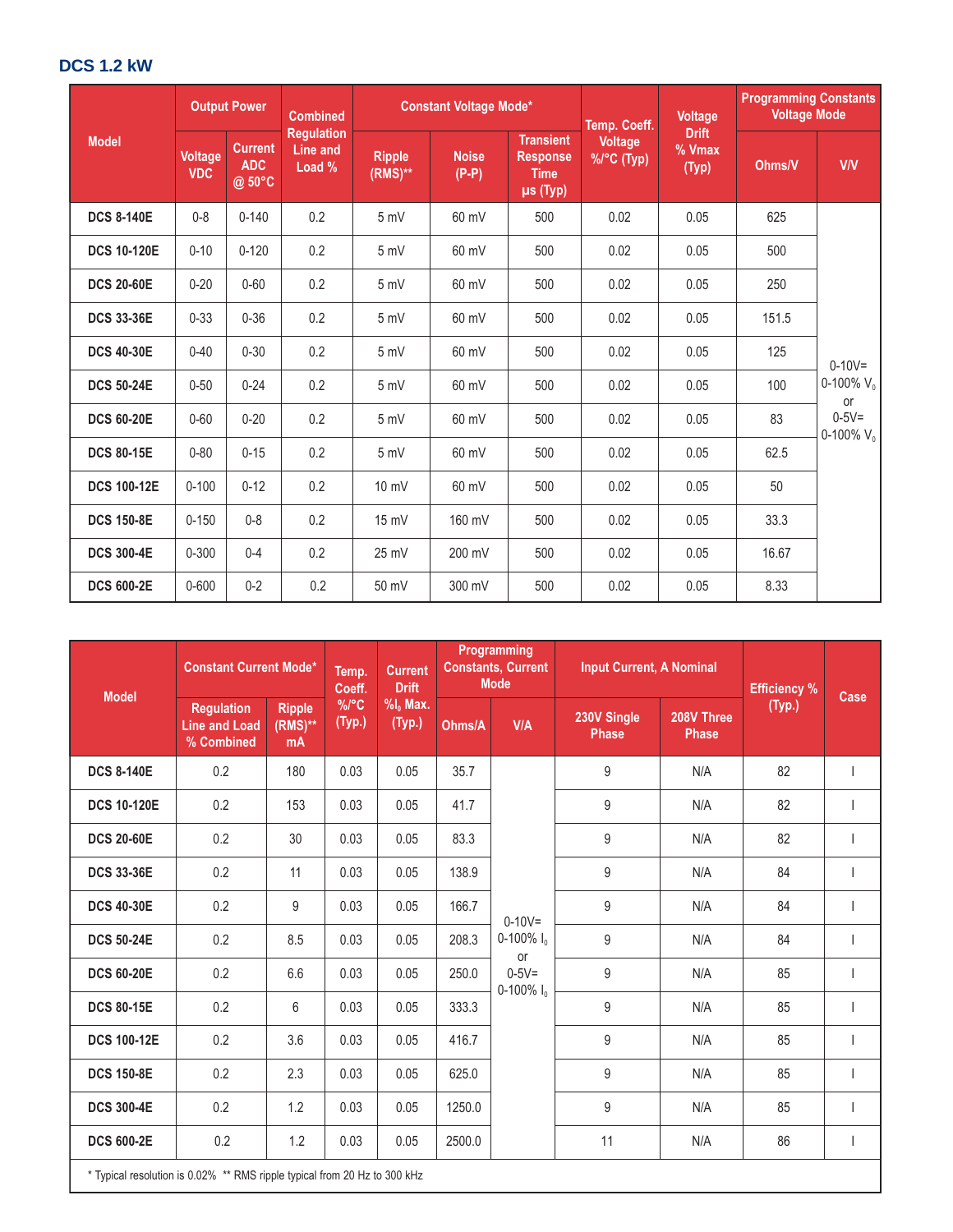# **DCS 3 kW**

|                    | <b>Output Power</b><br>Combined |                                 |                                         | Constant Voltage Mode*      |                         | Temp. Coeff.                                                   | Voltage               | <b>Programming Constants</b><br><b>Voltage Mode</b> |        |                            |
|--------------------|---------------------------------|---------------------------------|-----------------------------------------|-----------------------------|-------------------------|----------------------------------------------------------------|-----------------------|-----------------------------------------------------|--------|----------------------------|
| <b>Model</b>       | Voltage<br><b>VDC</b>           | Current<br><b>ADC</b><br>@ 50°C | <b>Regulation</b><br>Line and<br>Load % | <b>Ripple</b><br>$(RMS)$ ** | <b>Noise</b><br>$(P-P)$ | <b>Transient</b><br><b>Response</b><br><b>Time</b><br>µs (Typ) | Voltage<br>%/°C (Typ) | <b>Drift</b><br>% Vmax<br>(Typ)                     | Ohms/V | V/V                        |
| <b>DCS 8-350E</b>  | $0 - 8$                         | $0 - 350$                       | 0.2                                     | $15$ mV                     | 100 mV                  | 1000                                                           | 0.02                  | 0.05                                                | 625    |                            |
| <b>DCS 12-250E</b> | $0 - 12$                        | $0 - 250$                       | 0.2                                     | $10 \text{ mV}$             | 100 mV                  | 1000                                                           | 0.02                  | 0.05                                                | 416.7  |                            |
| <b>DCS 20-150E</b> | $0 - 20$                        | $0 - 150$                       | 0.2                                     | $10 \text{ mV}$             | 100 mV                  | 1000                                                           | 0.02                  | 0.05                                                | 250    | $0 - 10V =$                |
| <b>DCS 40-75E</b>  | $0 - 40$                        | $0 - 75$                        | 0.2                                     | 20 mV                       | 100 mV                  | 1000                                                           | 0.02                  | 0.05                                                | 125    | 0-100% $V_0$<br><b>or</b>  |
| <b>DCS 55-55E</b>  | $0 - 55$                        | $0 - 55$                        | 0.2                                     | 20 mV                       | 100 mV                  | 1000                                                           | 0.02                  | 0.05                                                | 90.9   | $0 - 5V =$<br>0-100% $V_0$ |
| <b>DCS 60-50E</b>  | $0 - 60$                        | $0 - 50$                        | 0.2                                     | $20 \text{ mV}$             | 100 mV                  | 1000                                                           | 0.02                  | 0.05                                                | 83     |                            |
| <b>DCS 80-37E</b>  | $0 - 80$                        | $0 - 37$                        | 0.2                                     | 20 mV                       | 100 mV                  | 1000                                                           | 0.02                  | 0.05                                                | 62.5   |                            |
| <b>DCS 150-20E</b> | $0 - 150$                       | $0 - 20$                        | 0.2                                     | 30 mV                       | 200 mV                  | 1000                                                           | 0.02                  | 0.05                                                | 33.3   |                            |

| <b>Model</b>       | <b>Constant Current Mode*</b>                                             |                              | <b>Current</b><br>Temp.<br><b>Drift</b><br>Coeff. |                                 | Programming<br><b>Constants, Current</b><br><b>Mode</b> |                                        | Input Current, A Nominal |                     | <b>Efficiency %</b> | Case          |
|--------------------|---------------------------------------------------------------------------|------------------------------|---------------------------------------------------|---------------------------------|---------------------------------------------------------|----------------------------------------|--------------------------|---------------------|---------------------|---------------|
|                    | <b>Requlation</b><br><b>Line and Load</b><br>% Combined                   | Ripple<br>$(RMS)^{**}$<br>mA | $%$ <sup><math>\circ</math></sup> C<br>(Typ.)     | $%$ <sub>0</sub> Max.<br>(Typ.) | Ohms/A                                                  | V/A                                    | 230V Single<br>Phase     | 208V Three<br>Phase | (Typ.)              |               |
| <b>DCS 8-350E</b>  | 0.2                                                                       | 870                          | 0.03                                              | 0.05                            | 14.3                                                    |                                        | 24                       | 13                  | 82                  | $\mathbb{I}$  |
| <b>DCS 12-250E</b> | 0.2                                                                       | 400                          | 0.03                                              | 0.05                            | 20                                                      |                                        | 26                       | 14                  | 82                  | $\mathbb{I}$  |
| <b>DCS 20-150E</b> | 0.2                                                                       | 100                          | 0.03                                              | 0.05                            | 33.3                                                    | $0 - 10V =$                            | 26                       | 14                  | 82                  | $\mathbf{  }$ |
| <b>DCS 40-75E</b>  | 0.2                                                                       | 75                           | 0.03                                              | 0.05                            | 66.7                                                    | 0-100% $I_0$<br><b>or</b>              | 26                       | 14                  | 86                  | $\mathbb{I}$  |
| <b>DCS 55-55E</b>  | 0.2                                                                       | 40                           | 0.03                                              | 0.05                            | 90.9                                                    | $0 - 5V =$<br>$0-100\%$ I <sub>0</sub> | 26                       | 14                  | 82                  | $\mathbf{  }$ |
| <b>DCS 60-50E</b>  | 0.2                                                                       | 33                           | 0.03                                              | 0.05                            | 100                                                     |                                        | 26                       | 14                  | 86                  | $\mathbf{  }$ |
| <b>DCS 80-37E</b>  | 0.2                                                                       | 20                           | 0.03                                              | 0.05                            | 135                                                     |                                        | 26                       | 14                  | 86                  | $\mathbf{  }$ |
| <b>DCS 150-20E</b> | 0.2                                                                       | 10                           | 0.03                                              | 0.05                            | 250                                                     |                                        | 26                       | 14                  | 86                  | $\mathbf{  }$ |
|                    | * Typical resolution is 0.02% ** RMS ripple typical from 20 Hz to 300 kHz |                              |                                                   |                                 |                                                         |                                        |                          |                     |                     |               |